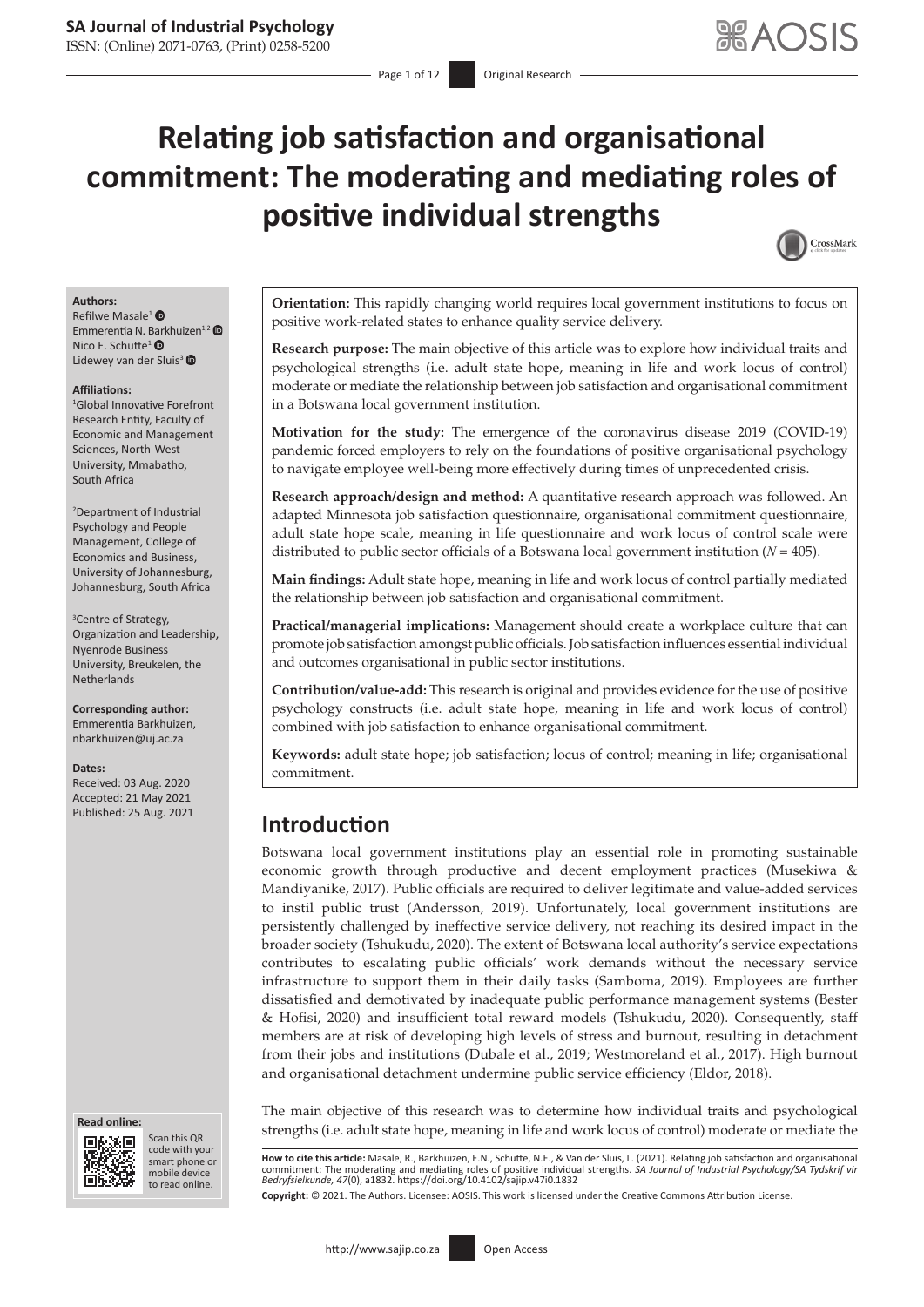relationship between job satisfaction and organisational commitment at a selected Botswana local government institution. Job satisfaction is an essential job-related behaviour to study because of its consistent association with public sector employees' service performance in Botswana (Mkubwa, 2010). Tella, Ayeni and Popoola (2007) proposed that commitment is promoted where there is a spirit of cooperation and employee satisfaction. Organisational commitment reflects the employee attitudes that translate into public sector performance (Berberoglu, 2018). According to Moynihan and Pandey (2007), managers find it challenging to motivate employees in the public sector as institutional dynamics restrict the ability to recognise and reward performance. Akhras (2019) believed that hope can reengineer organisational structures and generate new vibrant corporate cultures that foster positive behaviour. Meaningfulness can further contribute to cognitive, emotional, behavioural and economic benefits for employees and public sector institutions **(**Keleş & Findikli 2016; Tummers & Knies, 2013). According to Fagbola and Popoola (2015), management awareness of employees' work locus of control in the public sector can help determine their organisational commitment levels.

This research is motivated by the current global drive, emphasising putting 'people first at work' (Volini et al., 2019). The emergence of the coronavirus disease 2019 (COVID-19) pandemic further forces employers to rely on the foundations of positive organisational psychology and occupational rehabilitation theory to navigate employee well-being more effectively during times of unprecedented change (Giorgi, Lecca, & Alessio, 2020; Shaw et al., 2020). According to Waters et al. (2021), the building of positive processes and capacities can strengthen employees' future mental health during an intense crisis such as COVID-19. Given the significance of job satisfaction and organisational commitment for public sector performance, a study of how adult state hope, meaning in life and work locus of control can influence the relational direction between these variables is imperative.

This research attempts to answer the following research questions:

- What is the moderating-mediating role of adult state hope in the relationship between job satisfaction and organisational commitment?
- What is the moderating-mediating role of meaning in life in the relationship between job satisfaction and organisational commitment?
- What is the moderating-mediating role of work locus of control in the relationship between job satisfaction and organisational commitment?

This research article is structured as follows. Firstly, a literature review is presented on the constructs explored in this study and their possible inter-relationships. Secondly, there is a description of the research design adopted for the study. Then, the study results, as well as a discussion of the results, are presented. Finally, the article concludes with recommendations for practice and future research.

# **Literature review**

# **Relating job satisfaction and organisational commitment**

Job satisfaction remains one of the most frequently researched attitudinal variables. The two most commonly used definitions of job satisfaction are presented by Locke (1976) and Spector (1997). Spector (1997, p. 1342) followed a psychological approach towards job satisfaction by defining the concept as 'the pleasurable emotional state resulting from the appraisal of one's job as achieving or facilitating the achievement of one's job values'. Locke (1976, p. 2) provided a more simplistic definition by referring to job satisfaction as 'the extent to which people like (satisfaction) or dislike (dissatisfaction) their jobs'. For this research, we define job satisfaction as the employees' perceived evaluation of their job, underpinned by their values, needs and expectations (Buitendach & Rothmann, 2009). According to Nalem (2015), factors influencing public councillors' job satisfaction include recognition, career advancement, sense of achievement and recognition. Other studies showed that talent management practices in general (Magolego, 2013; Mpofu, 2013) and salaries, promotional opportunities and training programmes contributed to employees' level of job satisfaction in local municipalities (Mvelase, 2018).

In line with Meyer and Allen (1991), we define organisational commitment as a multidimensional construct consisting of affective, normative and continuance commitment (Meyer & Allen, 1991). *Affective commitment* occurs when an employee is affectionately attached to the organisation and identifies with its objectives. *Continuance commitment* refers to when an employee is ready to be part of the organisation and apply his or her skills on the job. *Normative commitment* exists where an employee feels that he or she has to be part of the organisation. According to Morris (2013), organisational commitment and loyalty occur when public institutions create an attractive work environment. Highly committed public sector staff are the backbone of institutions and fundamental for the success of their respective institutions (Thabo, Nkhukhu-Orlando, Wilson, & Forcheh, 2018).

The relationship between job satisfaction and organisational commitment is well established (Rakowska, Valdes-Conca & Juana-Espinosa, 2014). According to Sattar (2014), employee involvement and commitment are dependent on the level of job satisfaction. Eslami and Gharakhani (2012) found that job satisfaction indicators (i.e. promotions, personal relationships and favourable conditions) positively affect organisational commitment. Morris (2013) opined that enhanced job satisfaction for public sector employees increases the chances of retaining staff and creating a pool of talented individuals. Research by Khan and Jan (2014) showed that satisfaction improves commitment and reduces turnover amongst council employees. Baruti (2017) found that job satisfaction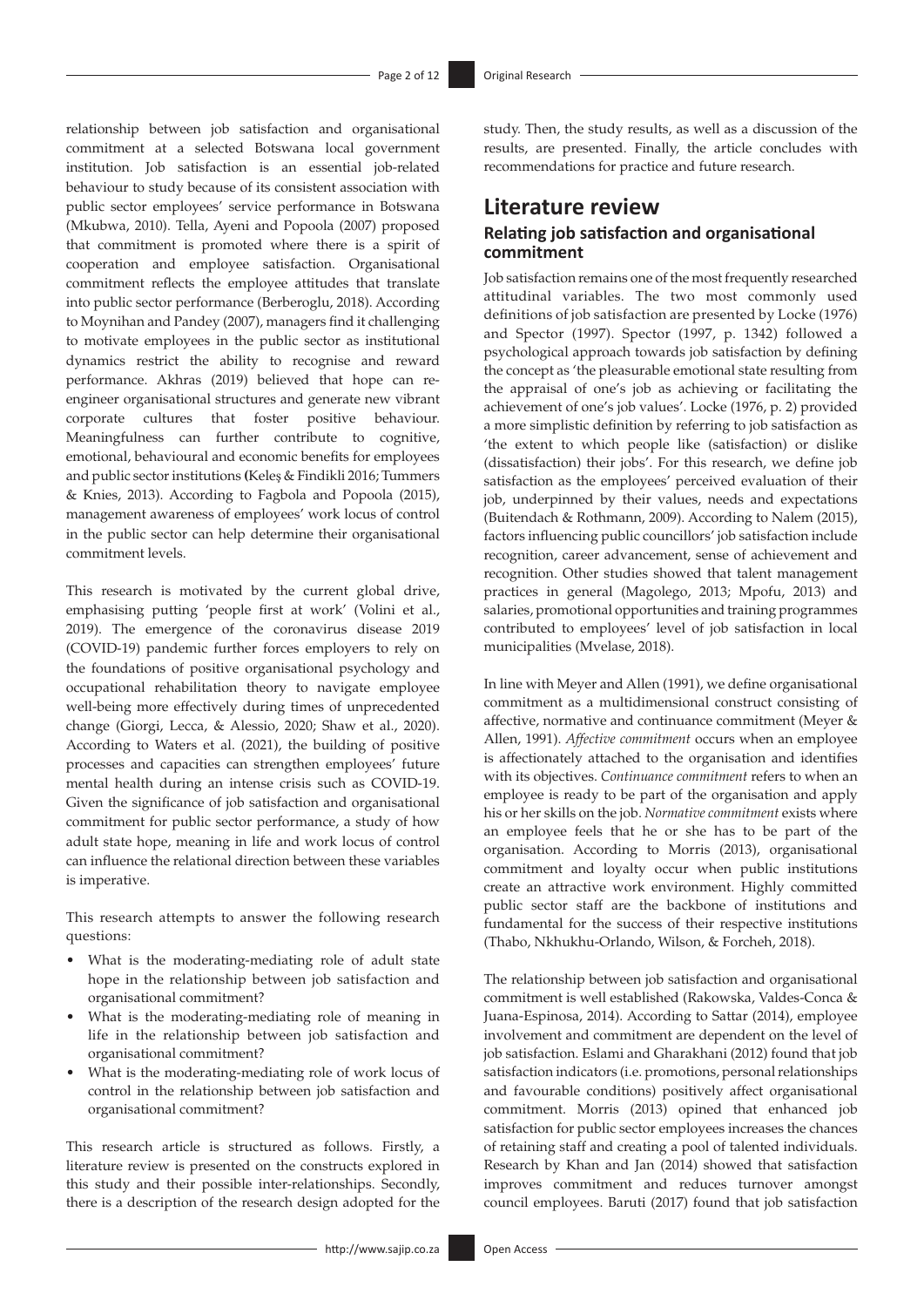predicted the organisational commitment of public sector employees in Botswana.

**H1:** Job satisfaction is positively related to organisational commitment.

# **Job satisfaction and organisational commitment: Moderation and mediating variables**

#### **Job satisfaction, adult state hope and organisational commitment**

According to Mukherjee and Sharma (2020), a great deal of vagueness still exists around the definition of hope in the workplace context. Snyder and colleagues coined two types of hope: adult dispositional hope (Snyder, Irving, & Anderson, 1991) and adult state hope (Snyder et al., 1996). Snyder et al. (1991, p. 128) defined adult hope as 'a positive motivational state that is based on an interactively derived sense of success agency (i.e. goal-directed energy) and pathways (planning to meet goals)'. Individuals with high dispositional hope approach job-related barriers as challenges they can overcome by navigating alternative pathways to achieve their goals (Snyder, 2000). Similarly, Luthans, Avolio, Avey and Norman (2007) defined hope as individuals' perceived capability to motivate themselves successfully through avenues to research their desired goals. Hope can be a positive motivational resource (Mishra, Putnaik, & Mishra, 2016) and a process through which an individual overcomes obstacles in pursuing a specific purpose (Cetin & Basim, 2011). Snyder et al. (1996) defined adult state hope as a goaldirected individual strength that can be applied in any given moment or situation. Hope is, therefore, a multifaceted attribute that often occurs during adverse circumstances (Bruininks, 2012).

The available literature showed that hope is mainly used as a moderator or mediator in the context of children, students, young adults and the broader community (see Dwivedi & Rastogi, 2017; Gungor, 2016; Khan et al., 2020). Other studies focused on the mediating and moderating effects of hope as a psychological capital construct between workplace antecedents and individual outcomes (Choi & Kang, 2015). Brouze (2013) found that psychological capital (including hope) moderated the relationship between workload and cynicism and mediated the relationships between job autonomy, supervision support, career advancement and the job attachment construct of work engagement.

The vast majority of research studies seem to approach the job satisfaction–hope relationship from the direction that hope contributes to job satisfaction as a psychological disposition. Luthans et al. (2008) found that positive psychological capital (consisting of hope, resilience, optimism and efficacy) is positively related to employee's performance, satisfaction and commitment. Likewise, the relationship between psychological hope and organisational commitment is well established. Hope has shown to be positively related to normative (Ozag, 2006), affective (Bressler, 2010) and continuance commitment (Pillay, Buitendach, & Kanengoni, 2014).

Yet, a true perspective on the moderating and mediating capacity of adult state hope between work-related factors and individual and organisational outcomes is lacking. In line with the definitions of Snyder et al. (1991, 1996), the researchers in this study approach adult hope as a focused work-related trait that can either act as a resilience factor (i.e. moderator) or a catalyst (mediator) in the relationship between job satisfaction and organisational commitment, depending on the nature of satisfaction that the individual experiences with job-related matters in the workplace. We argue that hope can have a buffering effect between job satisfaction and organisational commitment. Individuals who are motivated (i.e. agency) and able to navigate their job goals effectively (i.e. pathways) can overcome job barriers and still display a sense of attachment to their organisation. Furthermore, individuals who experience high levels of job satisfaction will be more motivated to create avenues to achieve their work and career goals and be more committed to their organisation. In the latter context, we argue that hope mediates the relationship between job satisfaction and organisational commitment. Thus, the following hypotheses are proposed:

**H2a:** Job satisfaction is positively related to adult state hope.

- **H2b:** Adult state hope is positively related to organisational commitment.
- **H2c:** Adult state hope moderates the relationship between job satisfaction and organisational commitment.
- **H2d:** Adult state hope mediates the relationship between job satisfaction and organisational commitment.

# **Job satisfaction, meaning in life and organisational commitment**

The concept of meaning in life is still a work in progress. According to Martela and Steger (2016, p. 531), three aspects need to be considered in refining the concept of meaning in life: coherence (i.e. 'a sense of comprehensibility and one's life making sense'), purpose (i.e. 'a sense of core goals, aims and direction in life') and significance (i.e. 'a sense of life's inherent value and having a life worth living'). Researchers highlight the importance of integrating the concept of 'meaning' with both the personal and work domains. Geldenhuys, Laba and Venter (2014) viewed meaning as a concept linked to a person's existence and include the workplace as an essential part of an individual's life. Similarly, Ivtzan, Sorensen and Halonen (2013) believed that meaningfulness should consist of aspects relating to the individual's work and general lives instead of only focusing on workplace well-being.

The questions of interest in this study are whether meaning in life can act as a moderator or mediator in the relationship between job satisfaction and organisational commitment. The relationship between meaningfulness and job satisfaction appears to be reciprocal, depending on the nature and context of meaningfulness. Research that viewed meaningfulness from a work-related approach found that the meaning of work predicted employees' job satisfaction (see Zheng, Wu, & Graham, 2019). Rothausen and Henderson (2018) coined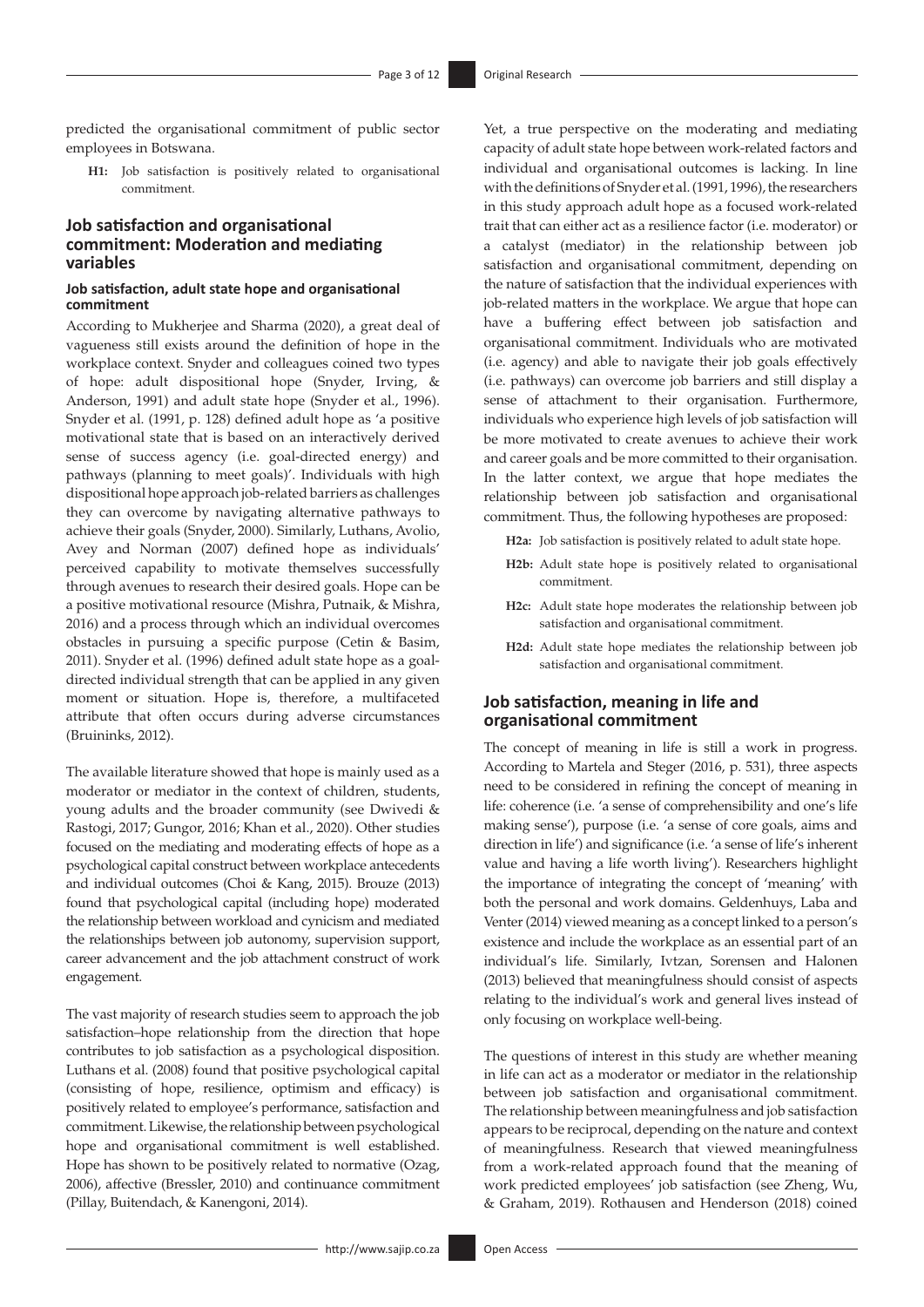meaningful job satisfaction to broaden the scope of job satisfaction to contextualise meaning in different areas of an employee's life, such as the society, work and the individual itself. According to Nair and Manikandan (2013), employees who can embrace a meaningful life are more likely to be organisationally committed. Maharaj and Schlechter (2007) showed that both meaning in life and meaningful work were significantly positively related to organisational commitment.

The majority of research studies to date have focused on the moderating-mediating role of meaning in the workplace context. Consequently, limited research is available on meaning in life as an enabling or buffering construct in the workplace domain. Fletcher and Schofield (2019) found some support that meaning in life mediated the relationship between work meaningfulness and job-work engagement. The mediation effect was dependent on micro-level aspects (i.e. sustaining motivation), meso-level factors (i.e. line manager roles) and macro-level determinants (i.e. sociopolitical environment). Jada, Jena and Pattnaik (2015) found support for meaning in life as a mediator between hope and organisational commitment amongst IT specialists.

The intervening roles of meaning in life have proven useful in abnormal psychology contexts. Schnell and Krampe (2020) found that meaning in life as a psychological resource moderated the effect of acute COVID-19-related stress on general mental health. In the same study, the crisis of meaning mediated the relationship between COVID-19 stress, anxiety and depression. Yang et al. (2019) found moderating and mediating effects for meaning in life and searching for meaning in the relationship between mindfulness and depressive symptoms. From the above findings, one can deduce that the nature and strength of an individual's meaning in life can have a buffering or spill-over effect between challenging situations and individual outcomes. Thus, the following hypotheses are proposed:

**H3a:** Job satisfaction is positively related to meaning in life.

- **H3b:** Meaning in life is positively related to organisational commitment.
- **H3c:** Meaning in life moderates the relationships between job satisfaction and organisational commitment.
- **H3d:** Meaning in life mediates the relationship between job satisfaction and organisational commitment.

# **Job satisfaction, work locus of control and organisational commitment**

Locus of control emerged during the 1960s and includes internal and external facets of a person (Cobb-Clark, 2014). Internal locus of control refers to an individual's perceived control over outcomes in their life. In contrast, individuals with an external locus of control rely on the chance of convincing others to achieve goals (Reknes, Viscockaite, Liefooghe, Lovakov, & Einarsen, 2019). Work locus of control (WLOC) refers to how employees believe they can control their work environment (Shannak & Al-Taher, 2012). According to Fitzgerald and Clark (2013), employees with an

external WLOC are characterised as taking less responsibility for clients, are less likely to make successful employment decisions and are less confident about their knowledge and skills than those with a high internal WLOC. Accordingly, locus of control is a diagnostic variable that shows an individual's perception of the environment and position, role, rate and influence of a person in the success and failures of life events (Pourhoseinzadeh et al., 2017).

The majority of research studies to date have approached the job satisfaction–locus of control relationship from the perspective that locus of control significantly influences the perceived level of job satisfaction amongst individuals (Gangai, Mahakud, & Sharma, 2016). In the present study, work locus of control is regarded as a personality trait (Reknes et al., 2019) that can play an intervening role between employees' job satisfaction and work-related outcome variables, such as organisational commitment. Locus of control has consistently been related to employees' organisational commitment (Rank & Puapradit, 2017). According to Erwin (2011), a person with a strong internal locus of control will subsequently have a high level of commitment. Chhabra (2013) showed that the locus of control moderated the relationship between job satisfaction and organisational commitment. The effect was more substantial for individuals with an internal locus of control than those with a higher external locus of control. Other studies have shown that a lack of involvement and control over one's environment can mediate the relationship between job satisfaction and organisational commitment (Mendoza, 2019). Thus, we propose the following hypotheses:

- **H4a:** Job satisfaction is positively related to work locus of control.
- **H4b:** Work locus of control is positively related to organisational commitment.
- **H4c:** Work locus of control moderates the relationship between job satisfaction and organisational commitment.
- **H4d:** Work locus of control mediates the relationship between job satisfaction and organisational commitment.

# **Research design**

The researchers applied a quantitative research approach by distributing surveys to collect the data. A cross-sectional research was used to determine the inter-relationships between the variables, that is, job satisfaction, adult state hope, meaning in life, work locus of control and organisational commitment, over a shorter period (Field, 2019). This research falls within the positivist research paradigm, which 'emphasise[*s*] that genuine, real and factual happenings could be studied and observed scientifically and empirically' (Aliyu, Bello, Kasim, & Martin, 2014, p. 83). The positivist paradigm therefore supports the quantitative nature of the study.

## **Respondents**

Employees of a selected Botswana local government institution were considered as the target population for this study. The main researcher distributed 650 questionnaires of which 405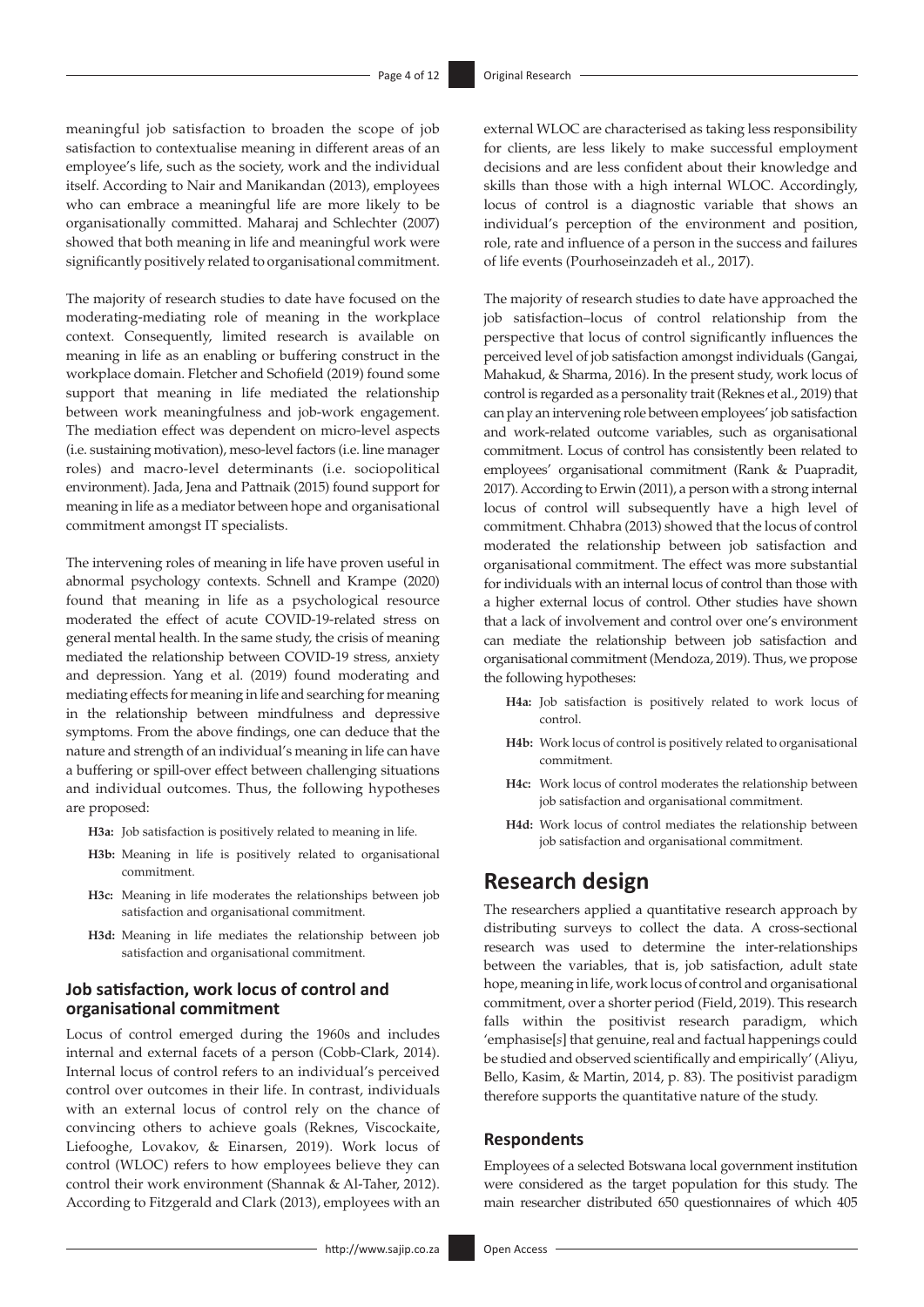completed questionnaires were returned, providing a response rate of 62.30%. The respondents were primarily women (55.30%), married (51.34%) and Setswana-speaking people (99.80%). Most of the participants were aged between 40 and 49 years (66.40%), have a Certificate and Diploma as their highest level of educational qualification (48.63%) and were employed on operational level (39.76%). The participants mainly had work experience of between 14 and 29 years (39.76%). About 71.60% of the respondents did not have an opportunity to be promoted over the last 5 years. The vast majority of the respondents (90.6%) worked between 31 and 40 h per week.

#### **Measuring instruments**

The following measuring instruments are used in this study:

- **Minnesota job satisfaction questionnaire (MSQ):** An adapted and shortened version of the Minnesota job satisfaction questionnaire (Buitendach & Rothmann, 2009) measured the respondents' job satisfaction. The MSQ covers 13 aspects relating to the respondents' work (example includes 'I am satisfied that I am fairly compensated for the amount of work that I do'). The response scale ranged from strongly disagree (1) to strongly agree (6). All items are added to obtain a total score. Buitendach and Rothmann (2009) obtained an internal consistency of  $\alpha = 0.86$  for the adapted version. According to the guidelines of the original developers of the MSQ (see Weiss, Dawis, England, & Lofquist, 1967), a percentile score of 75% and higher indicates a high degree of job satisfaction. In contrast, a percentile score of 25% and lower will indicate a low level of satisfaction (see Weiss et al., 1967). Scores in the middle range, that is, percentile %  $\geq$  25%  $\leq$  75%, indicate an average level of job satisfaction. In this study, factor analyses revealed one underlying factor for job satisfaction (measure of sample adequacy [MSA] = 0.946, total variance explained  $= 75.05\%$ , mean  $= 2.77$ , range between median and 75th percentile) with a reliability of  $\alpha$  = 0.96. In line with Weiss et al. (1967) guidelines, the respondents displayed average levels of job satisfaction.
- **Organisational commitment questionnaire:** Meyer and Allen's (1991) organisational commitment questionnaire is used to measure organisational commitment. The questionnaire consists of 15 items and measures three factors: affective (i.e. 'I really care about the fate of this organisation'), normative (i.e. 'I really care about the fate of this organisation') and continuous commitment (i.e. 'It would take a lot of change in my present circumstances to cause me to leave this organisation' (Meyer & Allen, 1991). Data were collected on a six-point Likert scale ranging from strongly disagree (1) to strongly agree (6). Lesenyeho (2017) obtained an internal consistency of *α* = 0.86. High scores represent a high level of organisational commitment (Meyer & Allen, 1991). In the present study, factor analyses revealed two underlying factors for organisational commitment (MSA = 0.94, total variance explained = 75.05%) with a reliability of  $\alpha = 0.91$  for affective commitment (mean = 3.21; range between median and 75th percentile) and  $\alpha$  = 0.94 for normative commitment (mean = 2.74; range between median and

75th percentile). In line with Meyer and Allen's (1991) recommendations, employees displayed average affective commitment levels and average levels of normative commitment. A second-order factor analysis was carried out to create the variable 'organisational commitment' (variance explained = 85.33%) for moderating-mediating analyses.

- **Adult state hope scale:** An adapted version of the adult state hope scale of Snyder et al. (1996) was used to assess the respondents' level of hope in the work context. This scale consists of six items and measures two dimensions: agency (i.e. goal-directed energy *–* 'I am hopeful that I can meet the goals that I have set for myself') and pathways (i.e. planning to accomplish goals – 'I am hopeful that I can find ways to deal with problems' (Snyder et al., 1996). Responses are collected on an adjusted six-point Likert scale ranging from strongly disagree (1) to strongly agree (6). The hope levels of respondents are determined by adding the scores of individual responses. No norms exist for this scale as scores fluctuate based on circumstances (see Snyder et al., 1996). Snyder et al. (1991) found acceptable internal consistencies ranging from  $\alpha = 0.79$  to 0.95. The factor analyses resulted in one factor for the adult hope scale (MSA =  $0.91$ , total variance explained =  $91.92\%$ , mean = 3.41, range between median and 75th percentile) with a reliability of  $\alpha = 0.98$ . In line with Snyder et al.'s (1996) work, respondents in the current study displayed a moderate adult state hope level.
- **Meaning in life questionnaire:** The 10-item meaning in life questionnaire (MLQ) of Steger et al. (2006) assessed the presence of meaning in the respondents' life and the search for meaning respondents (i.e. 'I have discovered a satisfying life purpose'). Responses are collected on an adjusted six-point Likert scale ranging from strongly disagree (1) to strongly agree (6). Steger et al. (2006) found acceptable consistencies for this questionnaire, ranging from  $\alpha$  = 0.82 to 0.87. The MLQ does not have cut scores but rather measures meaning in life across the entire spectrum of human functioning (see Steger et al., 2006). The factor analyses in the present study resulted in one factor for the MLQ (MSA = 0.92, total variance explained  $= 80.52\%$ , mean  $= 3.530$ , range between median and 75th percentile) with a reliability of  $\alpha$  = 0.97. Based on Steger et al. (2006), the respondents experienced average levels of meaning in life.
- **Work locus of control scale:** The work locus of control scale (WLCS) (Spector, 1988) is used to measure the internal (i.e. 'if you know what you want out of a job, you can find a job that gives it to you') and external locus of control (i.e. 'to make a lot of money you have to know the right people') of the respondents. This questionnaire consists of 16 items and measures responses on a sixpoint Likert scale ranging from strongly disagree (1) to strongly agree (6). Spector (1988) obtained internal consistencies ranging from 0.75 to 0.85 for the instrument. High scores present a high level of work locus of control. In the present study, factor analyses revealed two underlying factors for work locus of control (MSA = 0.94, total variance explained  $= 61.98\%$ ) with a reliability of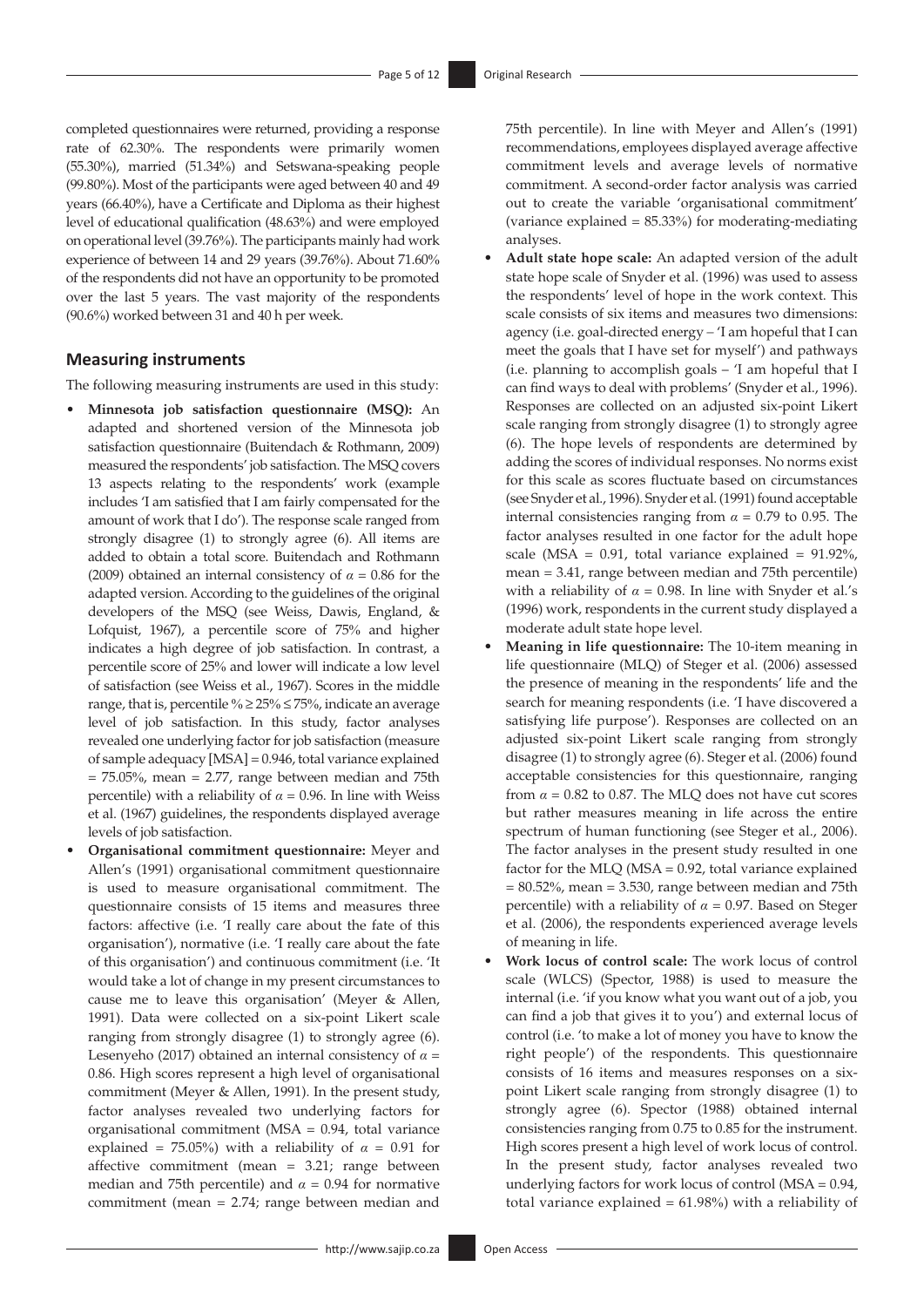$\alpha$  = 0.89 (mean = 3.61, range between median and 75th percentile) for internal locus of control and  $\alpha = 0.91$  for external locus of control (mean = 2.98, range between median and 75th percentile). A second-order factor analysis was performed to develop a one-factor solution for the WLCS (variance explained  $= 65.30\%$ ).

# **Research procedure**

Permission to conduct the study was obtained from the relevant local government authority. The main researcher had several meetings with local government management to explain the purpose and process of the research. The hardcopies of the questionnaires were distributed to the respondents through supervisors and heads of departments of the local government institution. The researchers obtained ethical approval from North-West University before its commencement. Participation in the study was voluntary and confidentiality was maintained at all times.

## **Statistical analysis**

Statistical analyses were carried out using Statistical Package for Social Sciences (SPSS) (SPSS Inc., 2021). The data analysis techniques included descriptive statistics, exploratory factor analysis, reliability analysis and multiple regression analysis. Cohen's (1988) guideline of *α* ≥ 0.70 was used to determine the reliabilities of underlying factors of the measuring instruments. The results of the Pearson correlation analyses were interpreted using the guidelines of Cohen (2008): *r* ≤ 0.29, *p* ≤ 0.05 (statistically significant relationship), 0.30 ≤ *r* ≤ 0.49, *p* ≤ 0.05 (practically significant, medium effect) and  $r \ge 0.50$ ,  $p \le 0.05$  (practically significant, large effect).

Multiple regression analysis were used to determine the mediating and moderating effects of adult state hope, meaningfulness and work locus of control between job satisfaction and organisational commitment. The four steps of Baron and Kenny (1986) were followed to determine the moderating effect of the variables (i.e. adult state hope, or meaningfulness and work locus of control) on job satisfaction and organisational commitment. Both the predictor and moderator variables were centred to reduce multicollinearity (Cohen, 2008). Based on the recommendations of Baron and Kenny (1986), follow-up mediation analyses were applied where moderation analyses yielded a non-significant result.

The moderation analyses consist of four steps: (1) testing the predictive relationship between the predictor and dependent variable, (2) testing the predictive relationship between the moderator and dependent variable, (3) testing the predictive relationship between the predictor, moderator and dependent variables and lastly (4) adding the interaction variable (predictor × moderator variable) with the predictor, moderator and dependent variables (see Baron & Kenny, 1986). Baron and Kenny (1986) further advised that moderation occurs when the interaction variable is significant. For mediation analyses, steps 1–3 of the moderation analyses are repeated. For complete mediation to occur, the relationships between the variables for the first three steps must be significant and the independent variable should no longer affect the depending variable after mediation (Baron & Kenny, 1986). Partial mediation occurs when the independent variable's influence on the dependent variable is reduced after the mediator is controlled.

# **Ethical considerations**

Ethical approval to conduct the study was obtained from North-West University (reference number: NWU-00665- 19-A4).

# **Results**

## **Testing of hypotheses**

The researchers applied Pearson's correlation analysis and multiple regression analysis to test the hypotheses for this study. The results of the correlation analyses are reported in Table 1. The results showed significant relationships with large effects between job satisfaction, organisational commitment, adult state hope and meaning in life. Significant relationships with medium effects were obtained between job satisfaction and work locus of control and adult state hope and work locus control.

The results of the moderation analyses are reported next.

## **Moderation analyses**

Multiple regression analyses were carried out to determine the moderating effect of adult state hope, meaning in life and work locus of control on job satisfaction and organisational commitment.

| TABLE 1: Results of Pearson's correlation analyses. |       |                          |                                  |                          |                          |                              |
|-----------------------------------------------------|-------|--------------------------|----------------------------------|--------------------------|--------------------------|------------------------------|
| <b>Variables</b>                                    | Mean  | Job satisfaction         | <b>Organisational commitment</b> | Adult state hope         | <b>Meaning in life</b>   | Work locus of control (WLOC) |
| Job satisfaction                                    | 2.774 |                          | $\overline{\phantom{0}}$         | $\overline{\phantom{a}}$ | $\qquad \qquad -$        | $\overline{\phantom{a}}$     |
|                                                     |       | $\overline{\phantom{a}}$ | $\overline{\phantom{0}}$         | $\overline{\phantom{a}}$ | $\qquad \qquad -$        | $\overline{\phantom{a}}$     |
| Organisational commitment                           | 2.973 | $0.739*$                 |                                  | $\overline{\phantom{a}}$ | $\overline{\phantom{a}}$ | $\overline{\phantom{a}}$     |
|                                                     |       | 0.000                    | $\overline{\phantom{a}}$         | $\overline{\phantom{0}}$ |                          |                              |
| Adult state hope                                    | 3.405 | $0.640*$                 | $0.724*$                         |                          | $\overline{\phantom{a}}$ | $\overline{\phantom{a}}$     |
|                                                     |       | 0.000                    | 0.000                            | $\overline{\phantom{a}}$ |                          | $\overline{\phantom{a}}$     |
| Meaning in life                                     | 3.530 | $0.568*$                 | $0.718*$                         | $0.841*$                 | $\overline{\phantom{a}}$ | $\overline{\phantom{a}}$     |
|                                                     |       | 0.000                    | 0.000                            | 0.000                    | -                        |                              |
| Work locus of control (WLOC)                        | 3.295 | $0.327*$                 | $0.470*$                         | $0.444*$                 | $0.504*$                 |                              |
|                                                     |       | 0.000                    | 0.000                            | 0.000                    | 0.000                    |                              |

*\*, p* ≤ 0.05.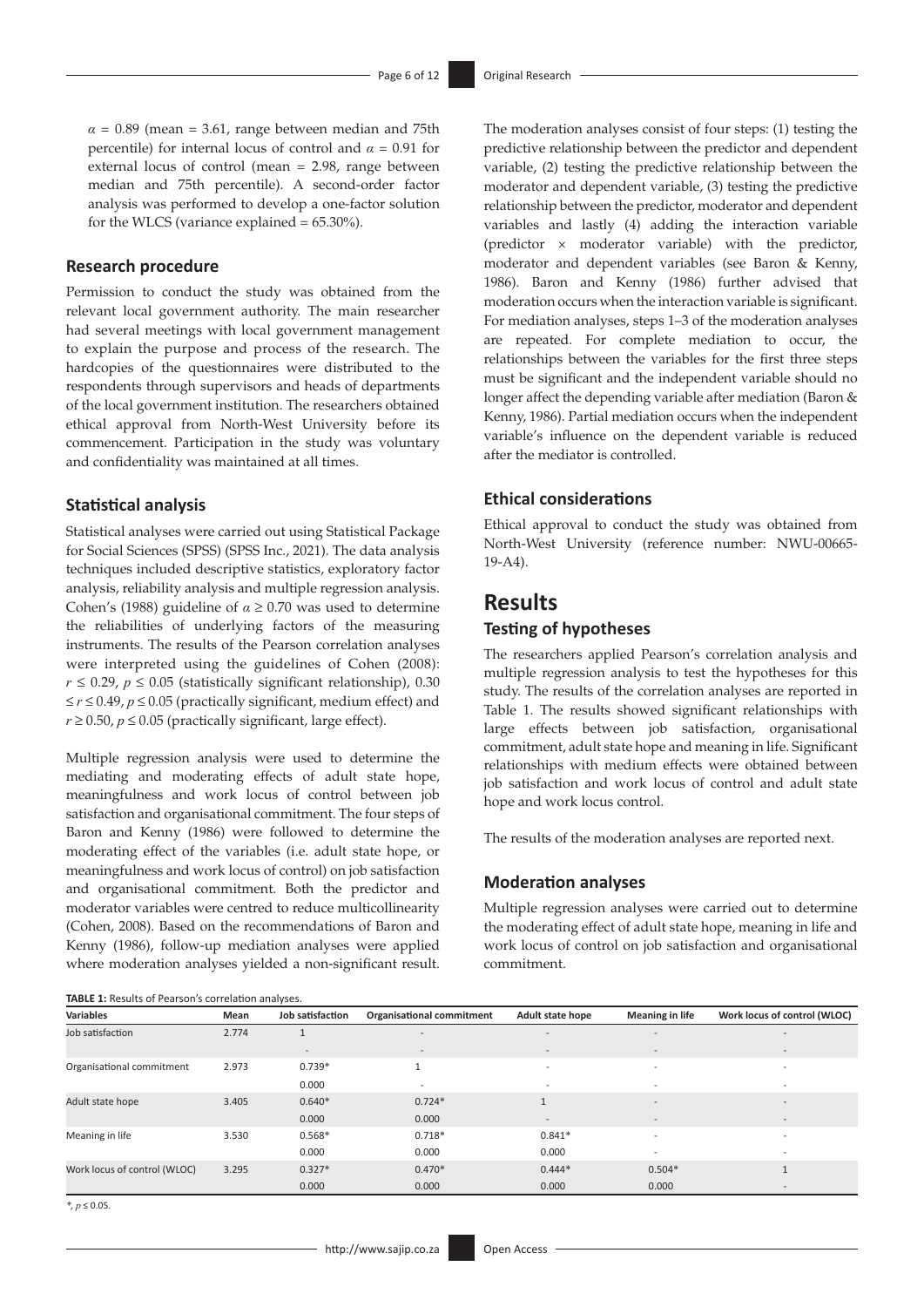#### **Moderation analysis: Job satisfaction, adult state hope and organisational commitment**

The first step in the moderation analysis reveals a significant positive relationship between job satisfaction and organisational commitment ( $\beta$  = 0.795;  $p$  = 0.000), indicating that average job satisfaction is associated with average organisational commitment. Job satisfaction explained 54.6% of the variance in organisational commitment  $(R^2 = 0.55)$ ;  $p < 0.00$ ). The second step reveals a significant positive relationship between adult state hope and organisational commitment  $(\beta = 0.78; p = 0.00)$ , an indication that employees with average levels of adult state hope could experience moderate levels of organisational commitment. Adult state hope explained 52.4% of the variance in organisational commitment  $(R2 = 0.52; p < 0.00)$ . The third step in moderation with job satisfaction and adult state hope together resulted in a significant positive relationship with organisational commitment ( $\beta$  = 0.52;  $\beta$  = 0.48,  $p$  = 0.00). Job satisfaction and adult state hope together explained 65% of the variance in organisational commitment ( $R^2 = 0.65$ ;  $p = 0.000$ ). The final step with the intervening variable (job satisfaction  $\times$  adult state hope) showed a non-significant result with organisational commitment ( $\beta$  = –0.03;  $p$  = 0.56) and no change in the total variance explained ( $R2 = 0.65$ ;  $p = 0.000$ ). The results, therefore, showed that adult state hope does not moderate the relationship between job satisfaction and organisational commitment. The results are presented in Figure 1.

In the light of the above results, the researchers applied mediation analyses to determine whether a mediation effect could exist between job satisfaction, adult state hope and organisational commitment. For mediation analyses, values were not centred and steps 1–3 of the moderation analyses were repeated. Only the results of step 4 are reported in the ensuing section.

#### **Mediation analysis: Job satisfaction, adult state hope and organisational commitment**

The final step in the mediation showed that job satisfaction and adult state hope (and its covariates) together explained 65% of the variance in organisational commitment  $(R<sup>2</sup> = 0.65; p = 0.00)$ . The perceived effect on organisational commitment in step 4 ( $\beta$  = 0.42;  $p$  = 0.00) was smaller than in step 3 ( $\beta$  = 0.72;  $p$  = 0.00). The effect, however, remained significant, indicating that adult state hope partially mediated the relationship between job satisfaction and



**FIGURE 1:** Moderation analysis between job satisfaction, adult state hope and organisational commitment.

organisational commitment. The results are reported in Figure 2.

#### **Moderation analysis: Job satisfaction, meaning in life and organisational commitment**

The final step (4) with the adding of the interaction variable (job satisfaction  $\times$  meaning in life) yielded a non-significant result ( $\beta$  = –0.071;  $p$  = 0.107), with a slight increase in the total variance explained (*R*2 = 0.67; *p* = 0.000; = 67.20%). Meaning in life, therefore, does not moderate the relationship between job satisfaction and organisational commitment. The results are reported in Figure 3.

#### **Mediation analysis: Job satisfaction, meaning in life and organisational commitment**

The final step (4) in the mediation showed that job satisfaction and meaning in life (and its covariates) together explained 67% of the variance in organisational commitment  $(R^2 = 0.67; p = 0.00)$ . The perceived effect on organisational commitment in step 4 ( $\beta$  = 0.44;  $p$  = 0.00) was smaller than in step 3 ( $\beta$  = 0.72;  $p$  = 0.00). The effect, however, remained significant, indicating that meaning in life partially mediated the relationship between job satisfaction and organisational commitment. The results are displayed in Figure 4.

#### **Moderation analysis: Job satisfaction, work locus of control and organisational commitment**

The first step reveals a significant positive relationship between job satisfaction and organisational commitment  $(\beta = 0.80; p = 0.00)$ , an indication that lower job satisfaction is associated with lower organisational commitment. The



**FIGURE 2:** Mediation analysis between job satisfaction, adult state hope and organisational commitment.



**FIGURE 3:** Moderation analysis between job satisfaction, meaning in life and organisational commitment.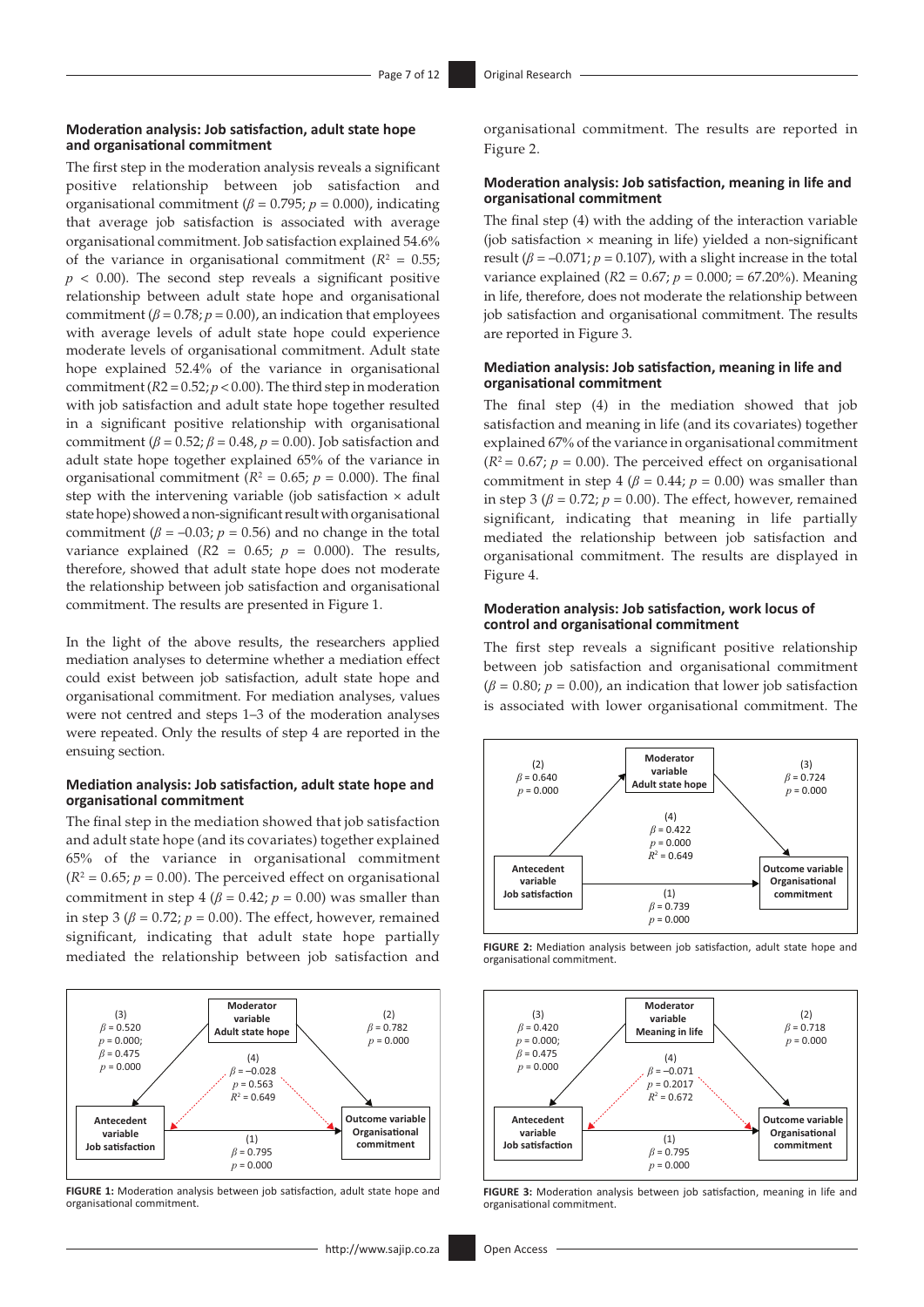second step reveals a significant positive relationship between work locus of control and organisational commitment  $(\beta = 0.47; p = 0.00)$ , an indication that employees with lower levels of work locus of control will experience lower levels of organisational commitment. Work locus of control explains 22% of the variance in organisational commitment  $(R2 = 0.22; p < 0.00)$ . The third step in the moderation analyses shows that job satisfaction and work locus of control (and its covariates) together are significant predictors of organisational commitment ( $\beta$  = 0.72;  $\beta$  = 0.26,  $p$  = 0.00) and explained 61% of the variance in organisational commitment  $(R2 = 0.61; p = 0.000)$ . The final step with the adding of the interaction variable (job satisfaction  $\times$  work locus of control) yielded a non-significant result  $(\beta = -0.013)$ ;  $p = 0.76$ , an indication that work locus of control does not moderate the relationship between job satisfaction and



**FIGURE 4:** Mediation analysis between job satisfaction, meaning in life and organisational commitment.



WLOC, Work locus of control.

**FIGURE 5:** Moderation analysis between job satisfaction, work locus of control and organisational commitment.

## **TABLE 2:** Status of hypotheses.

organisational commitment. The total variance explained remained the same (61%;  $R2 = 0.61$ ;  $p = 0.00$ ). The results are reported in Figure 5.

## **Mediation analysis: Job satisfaction, work locus of control and organisational commitment**

The final step (4) in the mediation analysis showed that job satisfaction and work locus of control (and its covariates) together explained 61.4% of the variance in organisational commitment ( $R^2 = 0.61$ ;  $p = 0.00$ ). The perceived effect on organisational commitment in step  $4 (\beta = 0.24; p = 0.00)$  was smaller than in step 3 ( $\beta$  = 0.47;  $p$  = 0.00); the effect however remained positive, indicating that work locus of control partially mediated the relationship between job satisfaction and organisational commitment. The results are presented in Figure 6.

Table 2 provides an overview of the hypotheses that were supported and rejected in this study.

# **Discussion**

The main objective of this study was to explore how individual traits and psychological strengths (i.e. adult state hope, meaning in life and work locus of control) moderate and mediate the relationship between job satisfaction and organisational commitment. Job satisfaction and organisational commitment have been identified as essential contributors to an emerging country's service performance, such as Botswana (see Berberoglu, 2018; Mkubwa, 2010).



WLOC, work locus of control.

**FIGURE 6:** Mediation analysis between job satisfaction, work locus of control and organisational commitment.

| <b>Hypothesis</b> | <b>Hypotheses statements</b>                                                                            | <b>Status</b>      |
|-------------------|---------------------------------------------------------------------------------------------------------|--------------------|
| H1                | Job satisfaction is positively related to organisational commitment.                                    | Accepted           |
| H <sub>2</sub> a  | Job satisfaction is positively related to adult state hope.                                             | Accepted           |
| H <sub>2</sub> b  | Adult state hope is positively related to organisational commitment.                                    | Accepted           |
| H <sub>2c</sub>   | Adult state hope mediates the relationship between job satisfaction and organisational commitment.      | Rejected           |
| H <sub>2d</sub>   | Adult state hope mediates the relationship between job satisfaction and organisational commitment.      | Partially accepted |
| H3a               | Job satisfaction is positively related to meaning in life.                                              | Accepted           |
| H3b               | Meaning in life is positively related to organisational commitment.                                     | Accepted           |
| H <sub>3c</sub>   | Meaning in life moderates the relationship between job satisfaction and organisational commitment       | Rejected           |
| H3d               | Meaning in life mediates the relationship between job satisfaction and organisational commitment        | Partially accepted |
| H4a               | Job satisfaction is positively related to work locus of control.                                        | Accepted           |
| H4b               | Work locus of control is positively related to organisational commitment.                               | Accepted           |
| H4c               | Work locus of control moderates the relationship between job satisfaction and organisational commitment | Rejected           |
| H4d               | Work locus of control mediates the relationship between job satisfaction and organisational commitment. | Partially accepted |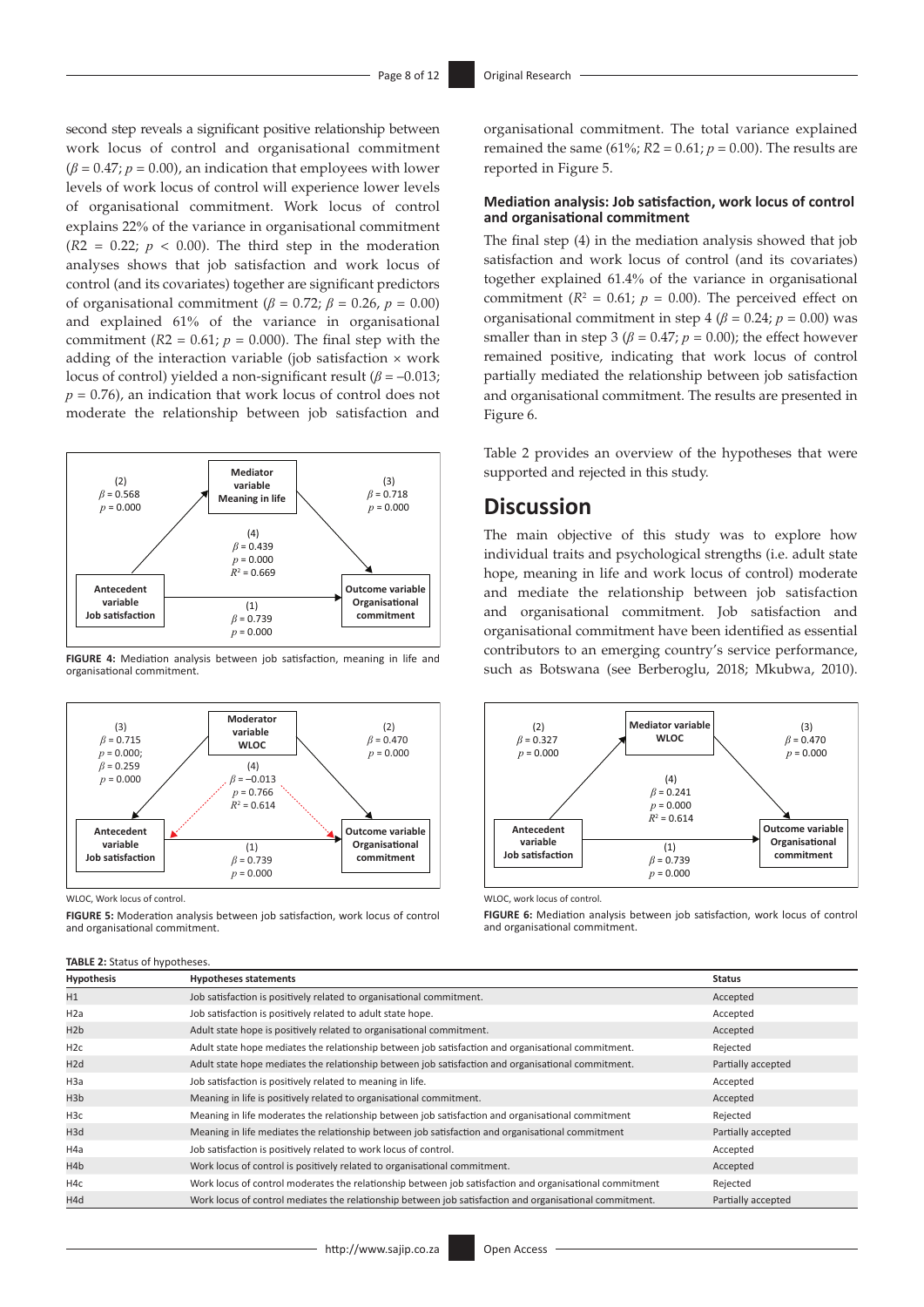Moreover, the current COVID-19 pandemic challenges workplaces to rely on positive individual traits, strengths and psychological depositions to sustain an emotionally healthy workforce during an unprecedented crisis.

The results of the study showed average levels of job satisfaction and organisational commitment. From the results, it is plausible that average job satisfaction levels could have contributed to the average organisational commitment levels in this study. However, this finding is open to speculation. More longitudinal studies are required to confirm whether the significant positive relationship between job satisfaction and organisational commitment in this study results from cause and effect. However, the results confirmed previous findings that job satisfaction could significantly influence public sector officials' job satisfaction (see Baruti, 2017; Khan & Jan, 2014). The results are further explored per research questions formulated for this study.

# **Job satisfaction, adult state hope and organisational commitment**

The results of the initial multiple regression analyses showed no support for a possible moderating effect of adult state hope in the relationship between job satisfaction and organisational commitment. As an individual trait, hope did not act as a resilience factor to prevent the influence of average levels of job satisfaction on organisational commitment of employees. A follow-up multiple regression analysis partially confirmed a mediation effect between job satisfaction and organisational commitment. In this context, average levels of job satisfaction could partly have contributed to adult hope, which in turn partially influenced organisational commitment (the latter two variables displayed average levels in this study).

The question arises whether hope as a psychological construct is more effective in influencing the direction of the relationship between work-related attitudes (i.e. job satisfaction) and both individual and outcome variables (Luthans et al., 2008) compared with hope operationalised as a trait (Snyder et al., 1996). The absence of research on adult state hope compared with psychological hope and workplacespecific research on hope in general leaves a vacuum that further research studies could explore. The results of this study showed that job satisfaction could contribute positively to adult hope state. An argument is that the type of hope plays an essential role in the job satisfaction–hope relationship. The majority of research studies to date support that hope as a psychological construct contributes to job satisfaction (Brouze, 2013; Luthans et al., 2008). In the present study, job satisfaction was better positioned to influence the respondents' goal-directed behaviour (see Snyder et al., 1996). The results of the study showed that adult state hope had a significant positive relationship with organisational commitment. The researchers can conclude that hope as a psychological construct and trait can significantly influence

organisational commitment in a positive capacity (see Bressler, 2010; Pillay et al., 2014).

# **Job satisfaction, meaning in life and organisational commitment**

As with adult state hope, initial multiple regression analyses rejected the moderating capacity of meaning of life but instead supported a partial mediation effect in the relationship between job satisfaction and organisational commitment. The results partially confirmed the findings of Fletcher and Schofield (2019) that life's meaningfulness can mediate the relationship between micro-level organisational factors and organisational attachment. The limited work context-related research on the intervening role of meaning in life leaves a gap that can be further explored. Available research showed the potential of meaning in life in preventing adverse health outcomes during a crisis, such as COVID-19 (see Schnell & Krampe, 2020). The results of this research further show that job satisfaction can influence the meaning in life of employees. In support of Rothausen and Henderson (2018), the scope of job satisfaction can be broadened to include a more holistic perspective on the influence of work-related factors on the different spheres of an individual's life. In line with previous research (see Maharaj & Schlechter, 2007), the results also showed that meaning in life could contribute to organisational commitment.

# **Job satisfaction, work locus of control and organisational commitment**

The initial multiple regression analyses supported a partial mediation relationship between job satisfaction, work locus of control and organisational commitment. In partial support of Mendoza (2019), a lack of involvement or control over one's environment can mediate the relationship between job satisfaction and organisational commitment. The potential moderating relationship between job satisfaction, work locus of control and organisational commitment was rejected, contradicting the results of Chhabra (2013). Job satisfaction in the present study was positively related to work locus of control. Reknes et al. (2019) and Pourhoseinzadeh et al. (2017) mentioned that employee experiences of work environments could influence their control over their fate, success and failures in life. The results further supported the positive relationship between work locus of control and organisational commitment (see Rank & Puapradit, 2017).

## **Practical implications**

This research makes important theoretical, methodological and practical contributions. From a theoretical perspective, at least three important contributions are made. Firstly, the research expands on the limited empirical knowledge about the inter-relationships between job satisfaction, adult state hope, meaning in life, work locus of control and organisational commitment. Secondly, in contrast with most research to date, this research found that job satisfaction can influence hope, meaning in life and locus of control. These results close a gap in research knowledge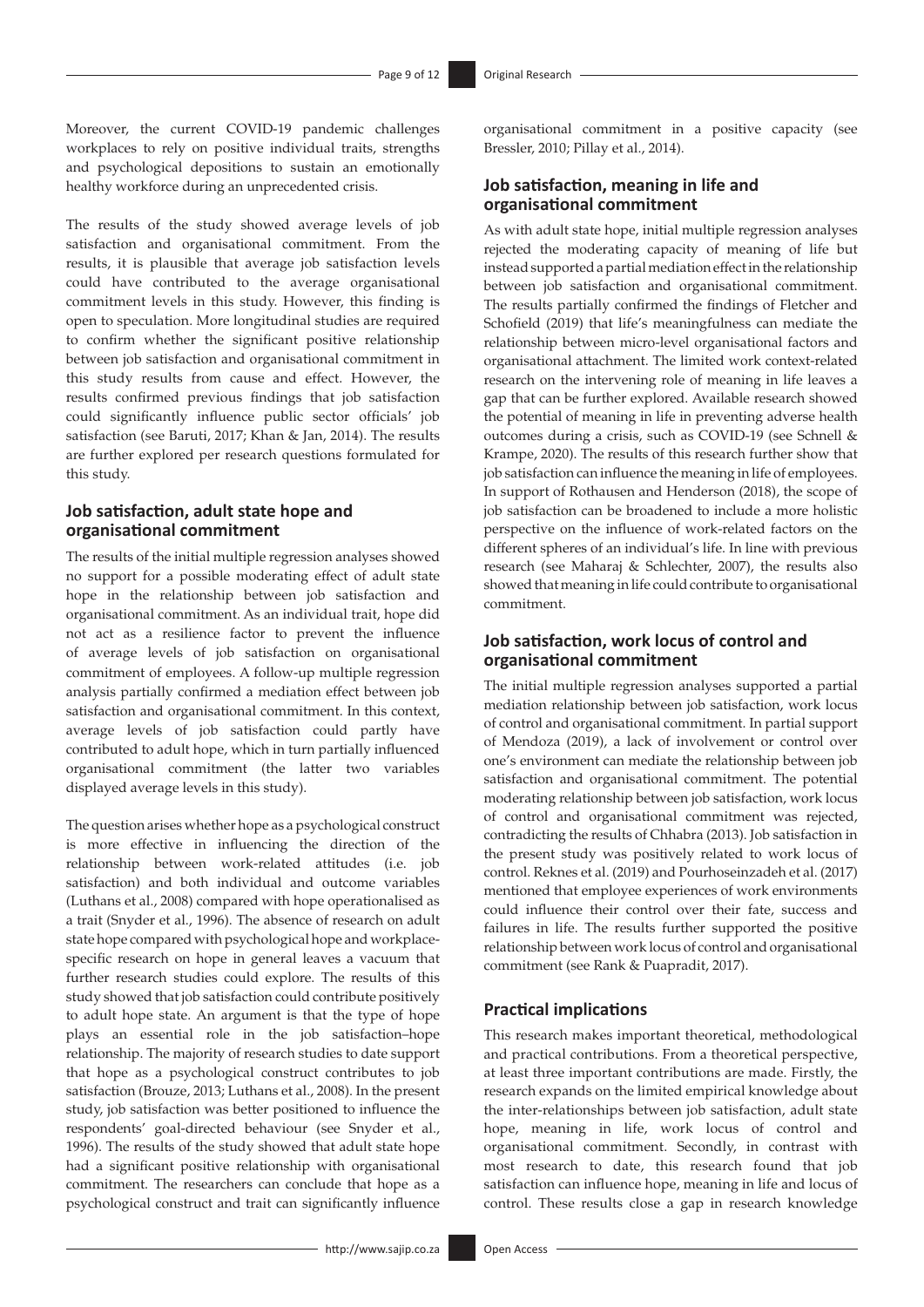around the direction of job satisfaction in its relationship with other essential individual variables. Thirdly, this research is the first to explore adult state hope, meaning in life and work locus of control in the Botswana context. The research results confirmed the utility of the latter three constructs in the Botswana local government institutions and the potential role that they can play to facilitate job satisfaction and organisational commitment.

From a methodological point of view, the reliability of the measuring instruments was confirmed in the Botswana local government context. The measuring instruments can be used to determine the current level of attitudinal variables (i.e. job satisfaction), personal traits, strengths and personality variables (i.e. adult state hope, meaning in life and work locus of control) and its influence on critical institutional outcomes (i.e. organisational commitment).

The research also emphasise some practical implications that the local government institution should address. This research showed that employee perceptions and attitudes towards their job (i.e. job satisfaction) significantly influenced their organisational commitment. Although the research did not investigate service performance, the importance of job satisfaction and organisational commitment within local government institutions is highlighted elsewhere in this article. Management should, therefore, detect the job-related aspects that contribute to employees' job dissatisfaction as it tends to influence both vital personal level (i.e. meaning in life) and organisational level aspects (i.e. organisational commitment). Managers should also consider employees' unique personal traits and strengths during crises, such as the current COVID-19 situation. Strengthening the adult state hope levels, meaning in life and work locus of control can be a potential catalyst in the relationship between job satisfaction and organisational commitment, as evidenced in this study's partial mediation results.

# **Limitations and recommendations**

This research had some limitations. The lack of literature on adult state hope, meaning in life, locus of control and its relationships between job satisfaction and organisational commitment challenged the interpretation of the results. The research further focused on a selected government institution in Botswana. Therefore, the results cannot be generalised to other government institutions. A crosssectional research design was adopted, with data collected at a given time. The researchers were limited in determining cause-and-effect relationships between the variables measured in this study. For future studies, the researchers recommend a mixed-method approach to explore the deeper underlying dynamics for the quantitative results. Future research can benefit from determining how attitudinal variables, individual strengths and traits and psychological factors contribute to service quality and performance in the local government context. Finally, the research can also be expanded to other continental and

global context to allow for cross-cultural comparisons between local government institutions.

# **Conclusion**

This research explored how positive individual factors in the workplace context influenced the relationship between work-related attitudes and key institutional outcomes for a local government institution. Our results close the gap in existing empirical knowledge of how adult state hope, meaning in life and locus of control can play a partial role in facilitating the relationship between job satisfaction and institutional outcomes. The outcomes of this research provide promising opportunities for the development of healthy employer–employee relationships in the local government institution by considering the unique contributions of individual traits ad strengths. Therefore, local government managers are encouraged to consider the findings and take corrective actions to ensure a satisfied and emotionally healthy workforce.

# **Acknowledgements**

# **Competing interests**

The authors declare that they have no financial or personal relationships that may have inappropriately influenced them in writing this article.

# **Authors' contributions**

R.M. compiled the research article and collected the data. E.N.B. provided editorial inputs and assisted with data analyses. N.E.S. and L.v.d.S. provided editorial inputs. All authors read and approved the final version of the manuscript.

# **Funding information**

This research received no specific grant from any funding agency in the public, commercial or not-for-profit sectors.

## **Data availability**

The data that support the findings of this study are available from the corresponding author, E.N.B., upon reasonable request.

## **Disclaimer**

The views and opinions expressed in this article are those of the authors and do not necessarily reflect the official policy or position of any affiliated agency of the authors.

# **References**

Akhras, C. (2019). Pairing hope and job satisfaction with MENA business leaders.<br>*Science Journal of Business and Management, 7*(4), 74–79. [https://doi.](https://doi.org/10.11648/j.sjbm.20190704.11)<br>[org/10.11648/j.sjbm.20190704.11](https://doi.org/10.11648/j.sjbm.20190704.11)

Aliyu, A.A., Bello, M.U., Kasim, R., & Martin, D. (2014). Positivist and non-positivist paradigm in social science research: Conflicting paradigms or perfect partners? *Journal of Management and Sustainability, 4*(3), 79–95. [https://doi.org/10.5539/](https://doi.org/10.5539/jms.v4n3p79) [jms.v4n3p79](https://doi.org/10.5539/jms.v4n3p79).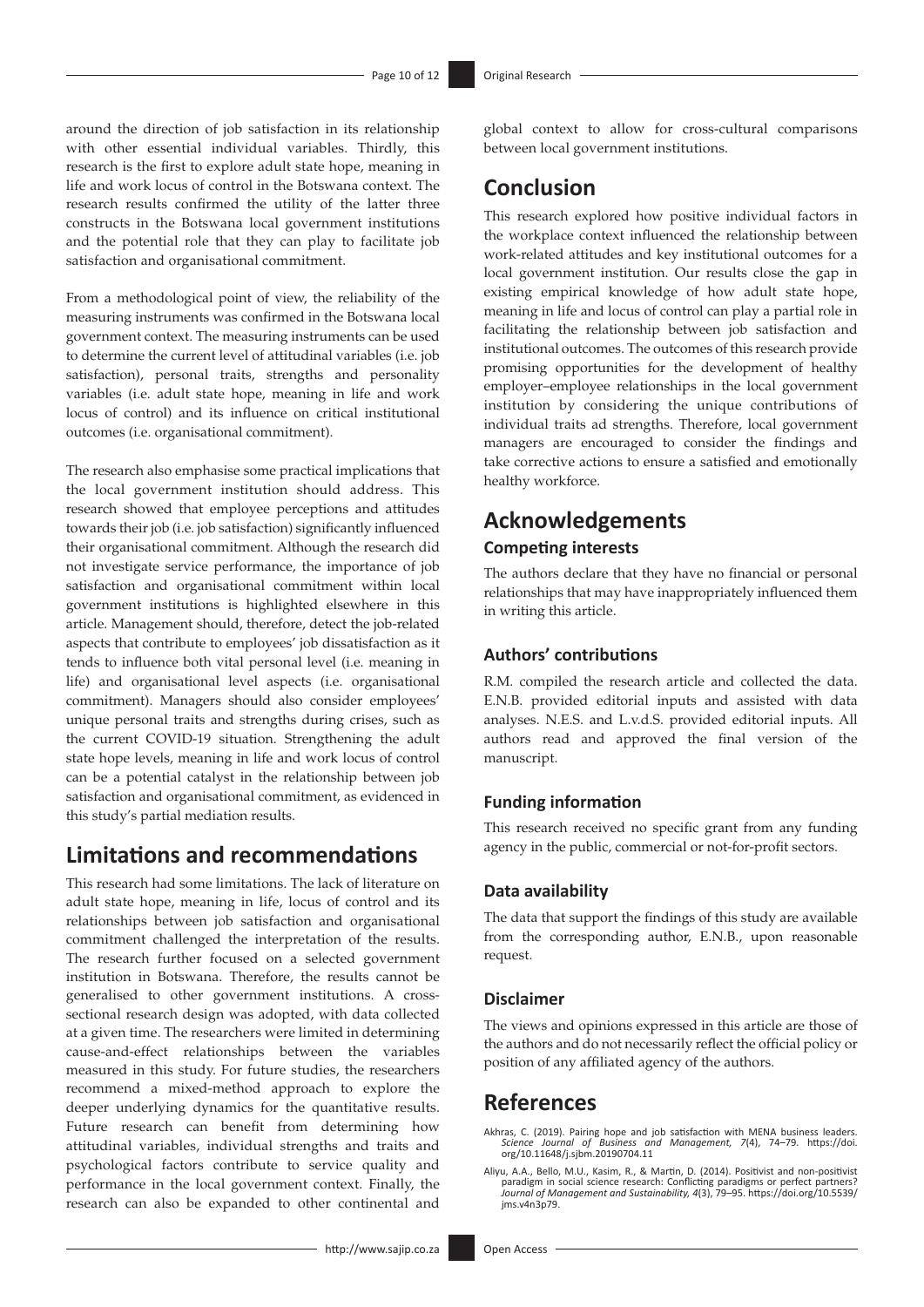- Andersson, S. (2019, March 10). Ethics management strategies in public organisations the case of Sweden. *2019 Annual Conference of the American Society for Public Administration*, Washington, DC.
- Baron, R.M., & Kenny, D.A. (1986). The moderator-mediator variable distinction in social psychological research: Conceptual, strategic, and statistical considerations. *Journal of Personality and Social Psychology, 51*(6), 1173–1182. [https://doi.](https://doi.org/10.1037/0022-3514.51.6.1173) [org/10.1037/0022-3514.51.6.1173](https://doi.org/10.1037/0022-3514.51.6.1173)
- Baruti, T. (2017). *Psychological well-being, job satisfaction, and organisational commitment among employees in Botswana* [Unpublished Master's dissertation]. University of the Witwatersrand.
- Berberoglu, A. (2018). Impact of organisational climate on organisational commitment<br>and perceived organisational performance: Empirical evidence from public<br>hospitals. BMC Health Services Research, 18(1), 1–9. https://doi [s12913-018-3149-z](https://doi.org/10.1186/s12913-018-3149-z)
- Bester, J., & Hofisi, C. (2020). Implementing traditional performance management in the innovative age: A new model for Botswana's public sector. *Africa's Public Service Delivery and Performance Review, 8*(1), 1–11. [https://doi.org/10.4102/](https://doi.org/10.4102/apsdpr.v8i1.392) [apsdpr.v8i1.392](https://doi.org/10.4102/apsdpr.v8i1.392)
- Bressler, M. (2010). Planning and projecting critical human resource needs: The relationship between hope, optimism, organisational commitment, and turnover intention among US Army reserve soldiers. *Journal of Behavioral Studies in Business, 2*(1)*,* 1–12.
- Brouze, K.L. (2013). *Examining the mediating and moderating role of psychological capital in the job demands-resources model* [Unpublished Master's dissertation]. University of Cape Town.
- Bruininks, Patricia. (2012). *The unique psychology of hope*. Unpublished research paper.
- Buitendach, J.H., & Rothmann, S. (2009). The validation of the Minnesota Job Satisfaction Questionnaire in selected organisations in South Africa. *SA Journal of Human Resource Management, 7*(1), 1–8. [https://doi.org/10.4102/sajhrm.](https://doi.org/10.4102/sajhrm.v7i1.183) [v7i1.183](https://doi.org/10.4102/sajhrm.v7i1.183)
- Cetin, F., & Basım, H.N. (2011). Organizational psychological capital: Adaptation study of a scale*. Amme İdaresi Dergisi, 1*(1), 1–5. [https://doi.org/10.4026/1303-](https://doi.org/10.4026/1303-2860.2011.0184.x) [2860.2011.0184.x](https://doi.org/10.4026/1303-2860.2011.0184.x)
- Chhabra, B. (2013). Locus of control as a moderator in the relationship between job satisfaction and organisational commitment: A study of Indian IT professionals. *Organisations and Markets in Emerging Economies, 4*(2), 25–41. [https://doi.](https://doi.org/10.1504/IJICBM.2016.078834) [org/10.1504/IJICBM.2016.078834](https://doi.org/10.1504/IJICBM.2016.078834)
- Choi, S.H., & Kang, H.K. (2015). The effects of positive psychological capital on organizational commitment and job satisfaction The mediating role of positive emotion. *Management Information Systems Review, 34*(5), 233–249. [https://doi.](https://doi.org/10.29214/damis.2015.34.5.012) [org/10.29214/damis.2015.34.5.012](https://doi.org/10.29214/damis.2015.34.5.012)
- Cobb-Clark, D. (2014). *Locus of control and the labour market, Discussion Paper No. 8678.* Bonn: The Institute for the Study of Labour.
- Cohen, B.H. (2008). *Explaining psychological statistics*. Hoboken, NJ: John Wiley & Sons.
- Cohen, J. (1988). *Statistical power analysis for the behavioural sciences* (2nd ed.). New York: Lawrence Erlbaum Associates Publishers.
- Dubale, B.W., Friedman, L.E., Chemali, Z., Denninger, J.W., Mehta, D.H., Alem, A., … Gelaye, B. (2019). Systematic review of burnout among healthcare providers in sub-Saharan Africa. *BMC Public Health, 19***(**1247), 1–21. [https://doi.org/10.1186/](https://doi.org/10.1186/s12889-019-7566-7) [s12889-019-7566-7](https://doi.org/10.1186/s12889-019-7566-7)
- Dwivedi, A., & Rastogi, R. (2017). Future time perspective, hope and life satisfaction: A study on emerging adulthood. *Jindal Journal of Business Research, 5*(1) 17–25. <https://doi.org/10.1177/2278682116673790>
- Eldor, L. (2018). Public service sector: The compassionate workplace—The effect of compassion and stress on employee engagement, burnout, and performance. *Journal of Public Administration Research and Theory, 28*(1), 86–103. [https://doi.](https://doi.org/10.1093/jopart/mux028) [org/10.1093/jopart/mux028](https://doi.org/10.1093/jopart/mux028)
- Erwin, C.G. (2011). *The effects of locus of control on organizational commitment for chief housing officers* [Unpublished Doctoral thesis]. Georgia Southern University.
- Eslami, J., & Gharakhani, D. (2012). Organisational commitment and job satisfaction. *ARPN Journal of Science and Technology, 2*(2), 85–91.
- Fagbola, O.O., & Popoola, S.O. (2015). Influence of locus of control, work motivation<br>and information use on decision Making of managers in the Aviation Industry in<br>Nigeria. Library Philosophy and Practice, 1(1), 1–28.
- Field, A. (2019). *Discovering statistics using SPSS* (4th ed.). London: Sage.
- Fitzgerald, C.S., & Clark, S. (2013). Work locus of control and perceptions of practice. *Journal of Public Child Welfare, 7*(1), 59–78. [https://doi.org/10.1080/15548732.2](https://doi.org/10.1080/15548732.2012.738185) [012.738185](https://doi.org/10.1080/15548732.2012.738185)
- Fletcher, L., & Schofield, K. (2019). Facilitating meaningfulness in the workplace: A field intervention study. *International Journal of Human Resource Management*  [Epub ahead of print]*.* <https://doi.org/10.1080/09585192.2019.1624590>
- Gangai, K.N., Mahakud, G.C., & Sharma, V. (2016). Association between locus of control and job satisfaction in employees: A critical review. *The International Journal of Indian Psychology, 3*(2), 55–68. <https://doi.org/10.25215/0302.178>
- Geldenhuys, M., Laba, K., & Venter, C.M. (2014). Meaningfulness work, work engagement and organisational commitment. *SA Journal of Industrial Psychology, 40*(1), 1–10. <https://doi.org/10.4102/sajip.v40i1.1098>
- Giorgi, G., Lecca, L.I., & Alessio, F. (2020). COVID-19-related mental health effects in the workplace: A narrative review*. International Journal of Environmental Research and Public Health, 17*(21), 1–22. [https://doi.org/10.3390/](https://doi.org/10.3390/ijerph17217857) [ijerph17217857](https://doi.org/10.3390/ijerph17217857)
- Gungor, A. (2016). Investigating the moderating effects of optimism, hope and<br>gratitude on the relationship among negative life events and psychological<br>distress and life satisfaction [Unpublished Doctoral thesis]. Univers Florida.
- Ivtzan, I., Sorensen, E., & Halonen, S. (2013). The effect of occupational meaningfulness on occupational commitment. *International Journal of Psychological Research, 6*(2), 15–23. <https://doi.org/10.21500/20112084.672>
- Jada, U., Jena, L.K., & Pattnaik, R. (2015). Does meaning in life mediate the relationship between hope and organizational commitment: An empirical analysis among IT professionals in India. *IMJ, 7*(1), 66–77.
- Keleş, H.N., & Findikli, M.A. (2016). The effect of the meaningfulness of work on job satisfaction, job stress and intention to leave. *Global Journal of Business, Economics and Management: Current Issues, 6*(2), 61–69. [https://doi.](https://doi.org/10.18844/gjbem.v6i2.1370) [org/10.18844/gjbem.v6i2.1370](https://doi.org/10.18844/gjbem.v6i2.1370)
- Khan, A., Grema, M.A., Latif, A.B.A., Bahar, H., Iswan, I., Sriyanto, S., … Panatik, S.A. (2020). Mediating effect of positive psychological strength and study skills on examination anxiety among Nigerian college students. *Sustainability, 12*(1), 1–16. <https://doi.org/10.3390/su12041479>
- Khan, AS., & Jan, F. (2014). The job satisfaction of district officers in the developing state of like, Pakistan: A survey of local government of Khyber Pakhtunkhwa. *Global Journal of Management and Business Research: Administration and Management, 14*(8), 30-18.
- Lesenyeho, D.L. (2017). *Talent management of early career academics in South African Higher Education Institutions* [Unpublished Doctoral thesis]. North-West University.
- Locke, E.A. (1976). The nature and causes of job satisfaction. In M.P. Dunnette (Ed.), *Handbook of industrial and organisational psychology* (pp. 1297–1350). Chicago, IL: Rand McNally.
- Luthans, F., Avolio, B.J., Avey, J.B., & Norman, S.M. (2007). Positive psychological capital: Measurement and relationship with performance and satisfaction. *Personnel Psychology, 60*(3), 541–572. <https://doi.org/10.1111/j.1744-6570.2007.00083.x>
- Magolego, H.M. (2013). *The relationship between talent management, job satisfaction and performance in a government institution* [Unpublished Masters dissertation]. North-West University.
- Maharaj, I., & Schlecther, A. (2007). Meaning in life and meaning of work: Relationships with organisational citizenship behaviour, commitment and job satisfaction. *Management Dynamics, 16*(3), 24–41.
- Martela, F., & Steger, M.F. (2016). The three meanings of meaning in life: Distinguishing coherence, purpose, and significance. *The Journal of Positive Psychology, 11*(5), 531–545.<https://doi.org/10.1080/17439760.2015.1137623>
- Mendoza, E.C. (2019). The mediating role of job involvement between job satisfaction and organizational commitment in a small and medium-sized business enterprise. *International Review of Management and Marketing, 9*(5), 74–81. [https://doi.](https://doi.org/10.32479/irmm.8355) [org/10.32479/irmm.8355](https://doi.org/10.32479/irmm.8355)
- Meyer, J.P., & Allen, N.J. (1991). A three-component conceptualisation of organisational commitment. *Human Resource Management Review, 1*(1), 61–89. [https://doi.org/10.1016/1053-4822\(91\)90011-Z](https://doi.org/10.1016/1053-4822(91)90011-Z)
- Mishra, U.S., Putnaik. S., & Mishra, B.B. (2016). Role of hope and job satisfaction in stress. *International Business Management, 10*(9), 1729–1736. [https://doi.](https://doi.org/10.17010/pijom/2016/v9i6/94960) [org/10.17010/pijom/2016/v9i6/94960](https://doi.org/10.17010/pijom/2016/v9i6/94960)
- Mkubwa, J. (2010). *Job satisfaction among public sector physicians in Botswana*  [Unpublished Master's dissertation]. University of the Witwatersrand.
- Morris, R. (2013, June 05–06). Motivating and retaining local government workers: what does it take? *The 3rd National Local Government Researchers' Forum*, Adelaide.
- Moynihan, D.P., & Pandey, S.K. (2007). Finding workable levers over work motivation comparing job satisfaction, job involvement, and organizational commitment. University of Wisconsin–Madison, The University of Kansas, Lawrence. Retrieved from<http://aas.sagepub.com>
- Mpofu, L. (2013). *The relationship between talent management, productive organisational energy and turnover of employees in local government institutions* [Unpublished Masters dissertation]. North-West University.
- Mukherjee, U., & Sharma, P. (2020). Hope at workplace: A review of the literature. *International Journal of Psychosocial Rehabilitation, 24*(6), 5557–5568.
- Musekiwa, N., & Mandiyanike, D. (2017). Botswana development vision and localisation of UN Sustainable Development Goals. *Commonwealth Journal of Local Governance, 20*(1), 135–145. <https://doi.org/10.5130/cjlg.v0i20.6469>
- Mvelase, N.G. (2018). *Exploring the factors influencing employee satisfaction in Msinga Local Municipality* [Unpublished Master's dissertation]. Durban University of Technology.
- Nalem, L.J. (2015). Factors influencing job satisfaction on employees output. The case of the Tole Tea Estate and the Buea Council. Unpublished Masters Dissertation. Buea: Pan Institute for Development.
- Nair, A., & Manikandan, K. (2013). Meaning in life, organisational commitment and work engagement of employees. *Business Sciences International Journal, 1*(2), 338–346.
- Ozag, D. (2006). The relationship between the trust, hope, and normative and continuance commitment of merger survivors. *Journal of Management Development*, *25*(9), 870–883.<https://doi.org/10.1108/02621710610692070>
- Pillay, K., Buitendach, J.H., & Kanengoni, H. (2014). Psychological capital, job demands and organisational commitment of employees in a call centre in Durban, South Africa. *SA Journal of Human Resource Management, 12*(1), *1–13.* [https://doi.](https://doi.org/10.4102/sajhrm.v12i1.599) [org/10.4102/sajhrm.v12i1.599](https://doi.org/10.4102/sajhrm.v12i1.599)